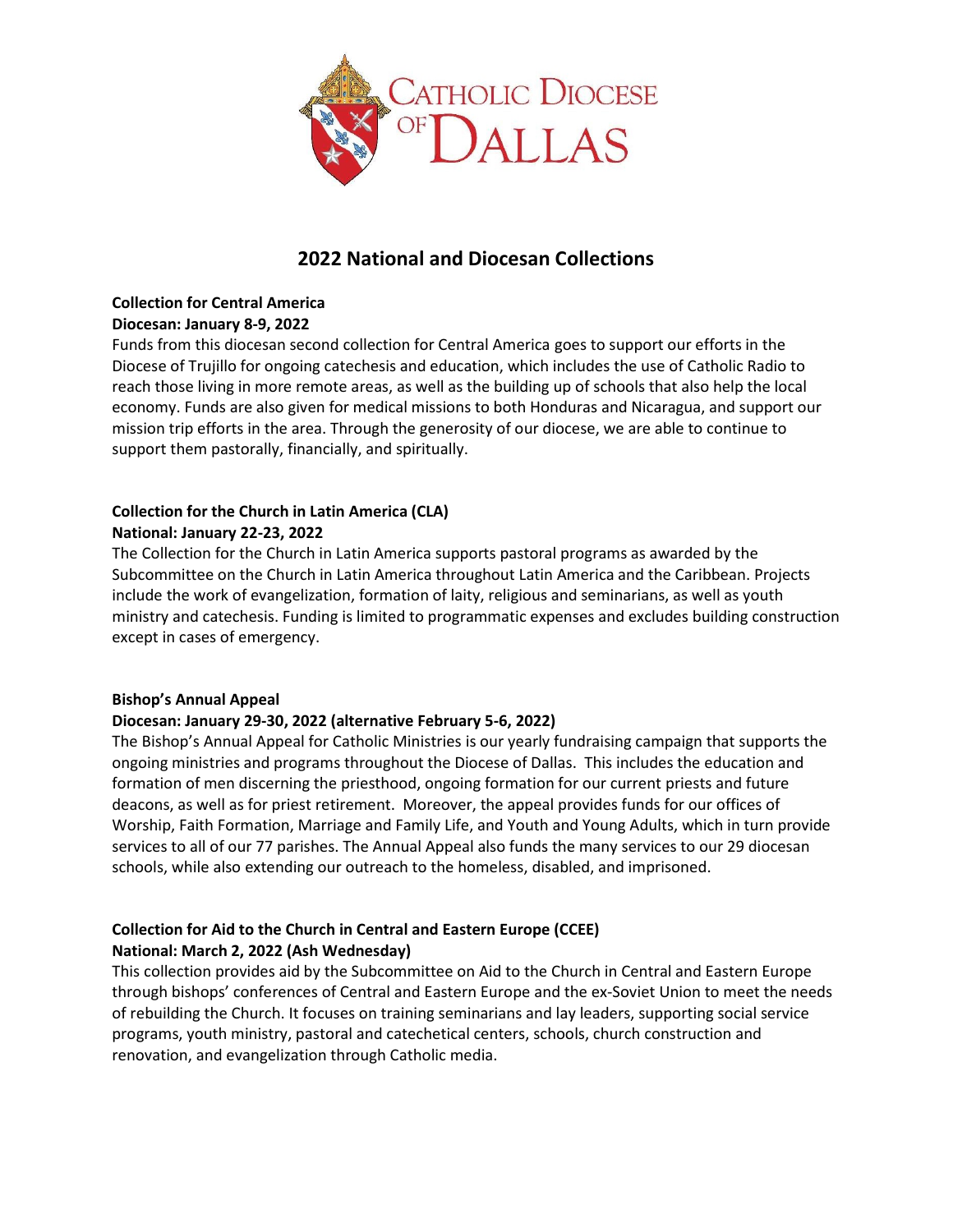#### Black and Indian Missions National: March 5-6, 2022

Mandated by the III Plenary Council in 1884, the 125-year-old National Collection for Black and Indian people continues as the embodiment of the Church's concern for evangelizing the Black and Indian peoples of the United States. The funds are distributed as grants to dioceses throughout the United States, supporting and strengthening evangelization programs which otherwise would cease. The Collection was formerly known as The Black and Indian Home Mission Collection.

# The Catholic Relief Services Collection (formerly the American Bishops Overseas Appeal) National: March 26-27, 2022

This collection provides funding for Catholic Relief Services, the USCCB Offices of International Justice and Peace, Migration and Refugee Services, and Pastoral Care for Migrants and Refugees, relief work of the Holy Father, and the Catholic Legal Immigration Network.

# Pontifical Good Friday Collection for the Holy Land National: April 15, 2022 (Good Friday)

Pontifical Collection. Collect funds for support of the Holy Places, but above all for those pastoral, charitable, educational and social works which the Church supports in the Holy Land for the welfare of their Christian brethren and of the local communities.

# Catholic Home Missions Appeal (CHMA)

# National: April 23-24, 2022

Launched in 1998, the Appeal strengthens the Catholic Church in the United States and its territories in 85 Latin and Eastern Catholic dioceses. The Subcommittee on the Catholic Home Missions funds a wide range of pastoral services, including evangelization, religious education, and the maintenance of mission parishes, the training of seminarians and lay ministers, and ministry with ethnic groups.

# Catholic Charities Dallas

# Diocesan: May 14-15, 2022

Each year, we celebrate the hope and joy that Catholic Charities Dallas (CCD) brings to people of all faiths, ages, and backgrounds. CCD answers the call to be Christ's hands, feet, and smile to people living on the margins. Supporting CCD in its mission to serve the least fortunate of our Diocese is our collective mission as faithful Catholics.

# Catholic Communication Campaign (CCC) National: May 28-29, 2022

The essential mission of the CCC is to contribute to the process of evangelization by fostering activities in relation to television, radio, internet, and other media, and through special projects of the Catholic press. An annual collection is taken up in the dioceses, which remit 50% of the funds collected to the National Office. From these funds, grants are made by the USCCB Subcommittee on the Catholic Communication Campaign. The remaining portion of the collection is retained by the dioceses for use in local communication projects.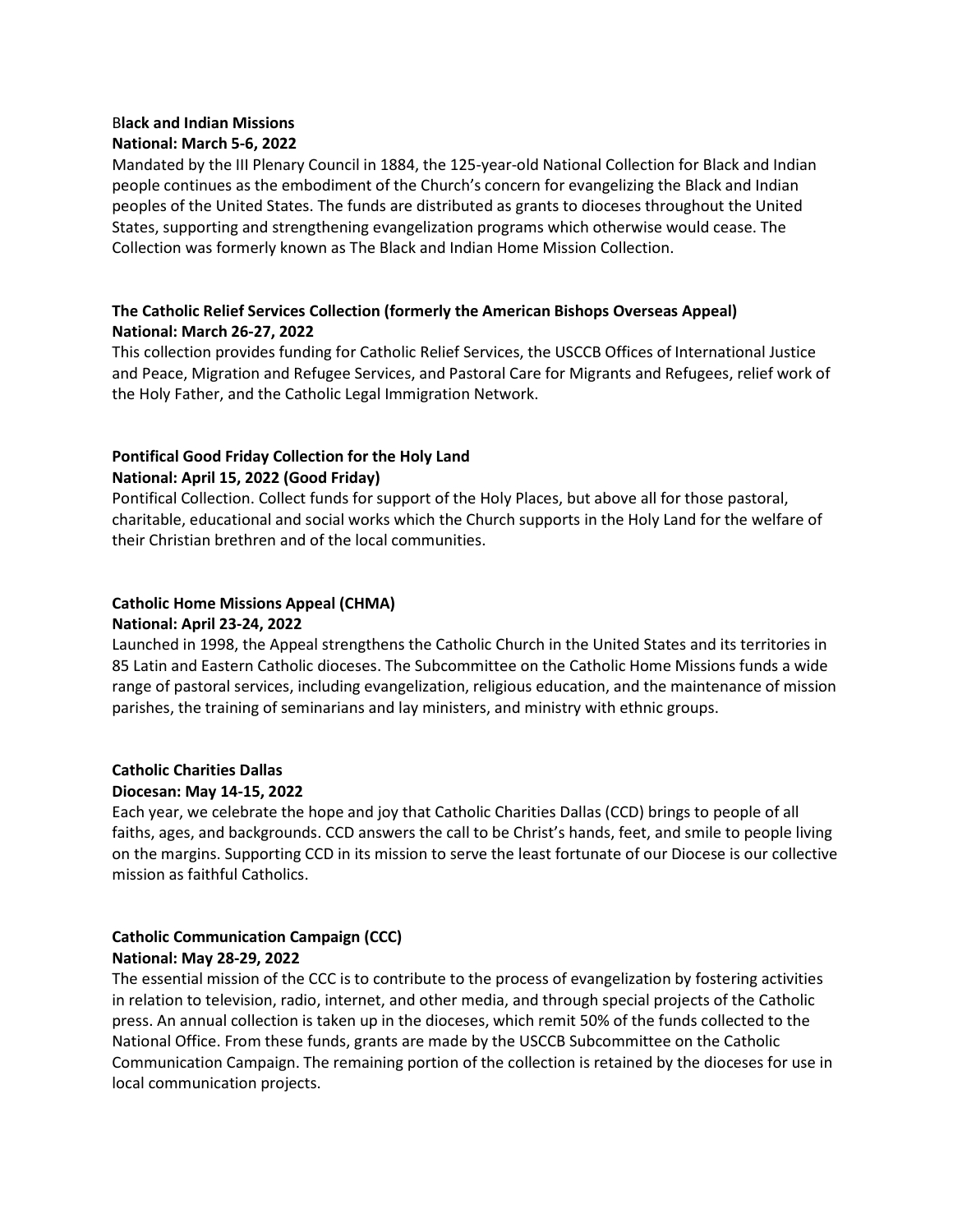# Peter's Pence Collection (Collection for the Holy Father)

#### National: June 25-26, 2022

The Peter's Pence Collection enables the Holy Father to respond with emergency financial assistance to requests to aid the neediest throughout the world—those who suffer as a result of war, oppression, and natural disasters. It likewise provides the faithful with a tangible opportunity to not only empower the weak, defenseless, and voiceless, but also sustain those who suffer.

#### Pastoral Solidarity Fund for the Church in Africa National: July 16-17, 2022

Through the Pastoral Solidarity Fund for the Church in Africa the Subcommittee on the Church in Africa provides grants to finance pastoral projects that support the maintenance and growth of the Church in Africa. Funded projects include outreach programs, schools, evangelization, and education of clergy and lay ministers.

#### Catholic Schools

#### Diocesan: August 20-21, 2022

Within the Diocese of Dallas, we believe that Catholic Schools need to be excellent across five domains in order to thrive: Academics, Community, Catholic Formation, Facilities, and Finances. Catholic Schools need to be reflective of the needs of their communities and serve the greater interests of those they serve. We believe that Catholic school provides the best environment in which children can thrive — an environment where students our formed as saints who can become who God is inviting them to be, and as scholars who love to learn. Funds from this diocesan second collection for Catholic Schools goes to support our efforts of the Catholic Schools Office in making a quality education accessible to students in the Dallas area.

# The Catholic University of America

#### National: September 3-4, 2022

Catholic University is the national pontifical university of the Catholic Church. Gifts to the National Collection — the only second collection taken for higher education in the U.S. — support students during this crucial time and help the University conduct critical research that will serve parishes and dioceses throughout the country.

# World Mission Sunday

#### National: October 22-23, 2022

In 1926 Pope Pius XI instituted Mission Sunday for the whole Church with the first worldwide Mission Sunday collection taking place in October 1927. The Mission Sunday collection is always taken on the next to last Sunday during the month of October. That day is celebrated in all the local Churches as the feast of catholicity and universal solidarity so Christians the world over will recognize their common responsibility with regard to the evangelization of the world.